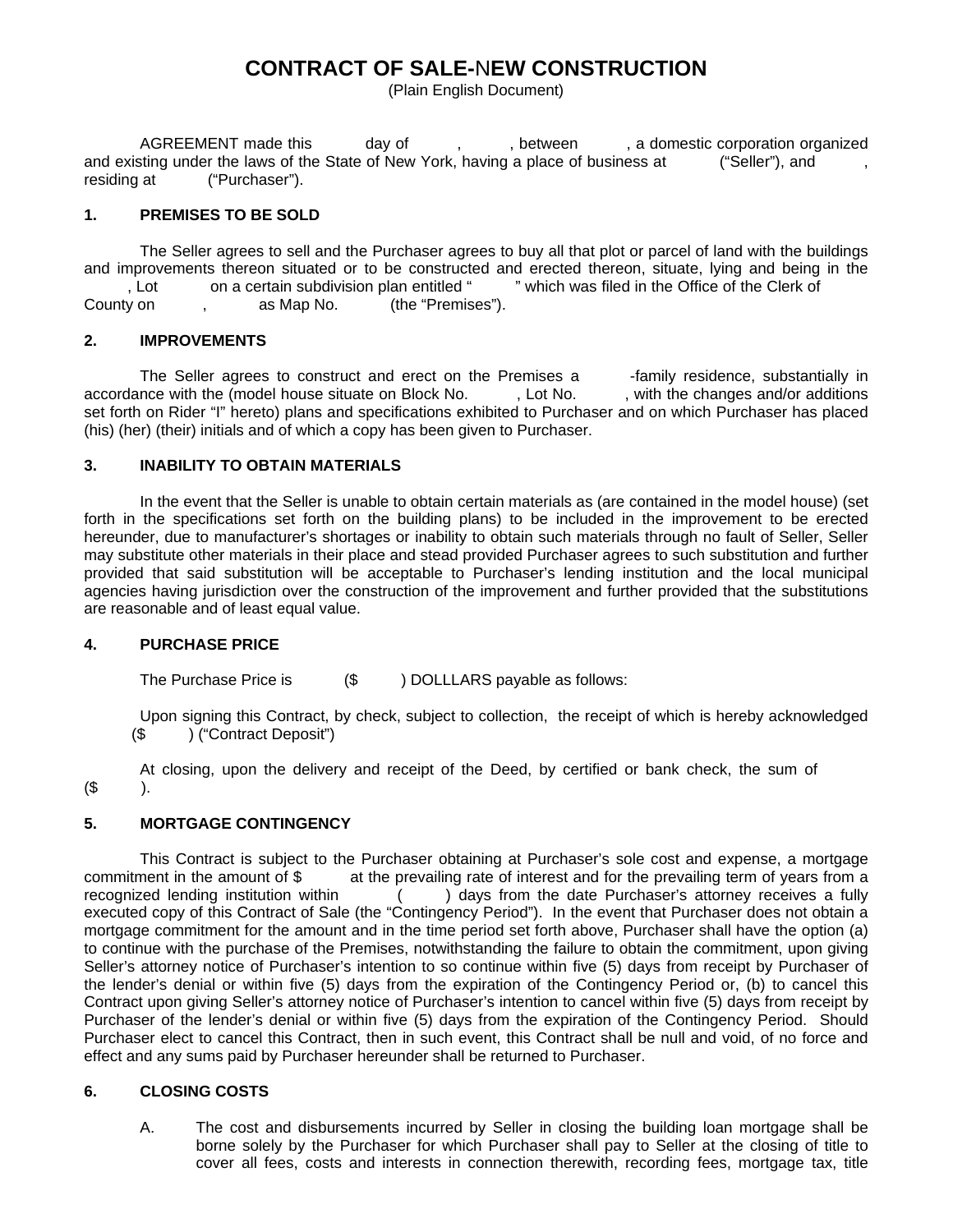insurance, interest, lender's attorney's fees, inspection fees, application fees and bank commitment fees. These fees and charges are not to be deemed all conclusive but only as an estimate and shall be finalized at the closing of title.

- B. Purchaser agrees to make immediate application to a lending Institute for said mortgage and shall comply with all requests made by the lending institution for documents, financial records etc. within a reasonable period of time.
- C. Purchaser understands that Purchaser's lending institution may require an escrow deposit for the payment of future taxes and/or private mortgage insurance.
- D. Seller shall provide to Purchaser a certified plot plan, no staking, which shall be certified to the lending institution, the title company and the Purchaser. The charge for the certified plot plan shall be borne solely by Purchaser and Purchaser shall reimburse Seller upon the production by Seller of a paid receipt for same.

#### **7. MORTGAGE APPLICATION DENIAL**

 It is understood and agreed by Purchaser and Seller that if for any reason, after diligent, honest and timely application by Purchase to a lending institution, the lending institution or the FHA or VA shall reject Purchaser's application, then this Contract shall become null and void and Seller shall return the Contract Deposit to Purchaser less the amount(s) for any extras approved by Purchaser in writing and already installed at Purchaser's request. In the event that Purchaser is denied a mortgage by the lending institution, FHA or VA, Seller shall have the option of granting Purchaser a mortgage upon the same terms and conditions as applied for to the lending institution.

## **8. TITLE**

 The Premises are sold subject to covenants, easements and restrictions of record and any other easement(s) that must be given for municipal services and/or public utilities. Seller shall convey such title as any reputable title insurance company authorized to do business in the State of New York shall insure. In the event that the Purchaser's title insurance company refuses to insure title, Seller shall have the option of providing a policy of title insurance from a licensed New York State title insurance company, the cost of which shall be borne by Purchaser. If drainage, telephone and/or utility easements are not now of record, the same may be given and recorded at any time, provided that such easements do not interfere with the occupancy and/or use of the improvements and this provision shall survive delivery of the deed. Purchaser shall cooperate with Seller and execute any and all documents necessary to record these easements.

## **9. PROHIBITION AGAINST SIGNS**

 Purchaser, his successors and assigns, do hereby covenant and agree that for a period of years after the closing of title to the Premises, or until the Seller has conveyed title to all parcels in the subdivision, whichever first occurs, Purchaser shall not place any sign or signs on or upon the Premises and/or improvements advertising same for resale.

#### **10. INABILITY TO CONVEY**

 If for any reason whatsoever, except for Seller's willful default hereunder, Seller is unable to convey title to Purchaser pursuant to the terms, conditions and provisions of this Contract, Seller's sole liability is to return the Contract Deposit and upon such return, this Contract shall be null and void and the parties shall have no further obligations to the other.

## **11. TAX APPORTIONMENT**

 If closing of title occurs at a time before new tax bills are issued by the taxing authority and the new amount of taxes cannot be ascertained, the apportionment of taxes shall be based upon the last issued and available tax bills.

#### **12. MUNICIPAL APPROVALS**

 At closing, Seller shall deliver to Purchaser a valid Permanent Certificate of Occupancy for the improvements and shall also deliver the Board of Fire Underwriters Certificate.